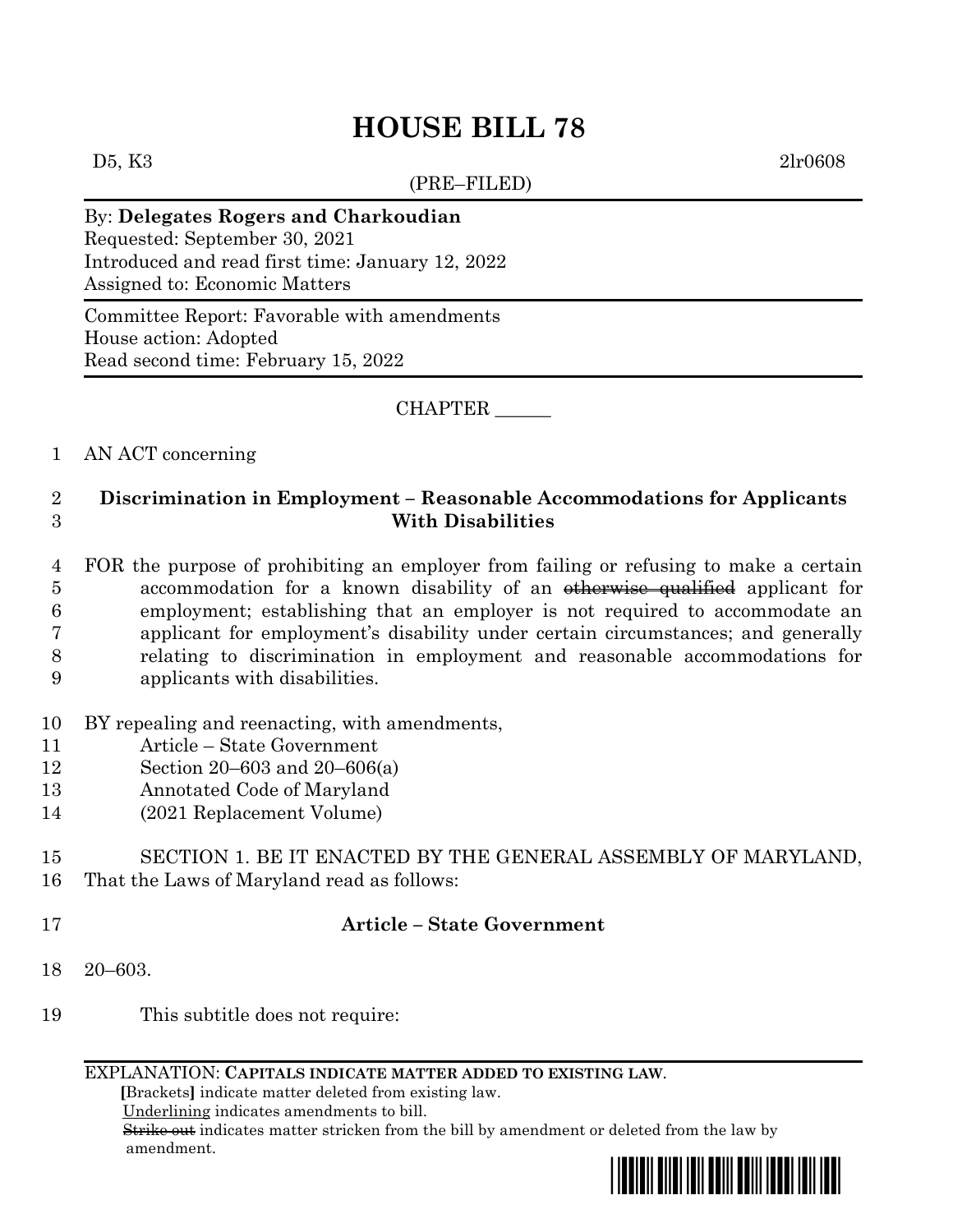#### **HOUSE BILL 78**

 (1) an employer, employment agency, labor organization, or joint labor–management committee subject to this subtitle to grant preferential treatment to any individual or group on the basis of the race, color, religion, sex, age, national origin, gender identity, sexual orientation, or disability of the individual or group because an imbalance may exist with respect to the total number or percentage of individuals of any race, color, religion, sex, age, national origin, gender identity, or sexual orientation or individuals with disabilities employed by the employer, referred or classified for employment by the employment agency or labor organization, admitted to membership or classified by the labor organization, or admitted to, or employed in, any apprenticeship or other training program, compared to the total number or percentage of individuals of that race, color, religion, sex, age, national origin, gender identity, or sexual orientation or individuals with disabilities in the State or any community, section, or other area, or in the available work force in the State or any community, section, or other area; or

 (2) an employer to reasonably accommodate an employee's religion or disability**, OR A QUALIFIED AN APPLICANT FOR EMPLOYMENT'S DISABILITY,** if the accommodation would cause undue hardship on the conduct of the employer's business.

20–606.

(a) An employer may not:

 (1) fail or refuse to hire, discharge, or otherwise discriminate against any individual with respect to the individual's compensation, terms, conditions, or privileges of employment because of:

 (i) the individual's race, color, religion, sex, age, national origin, marital status, sexual orientation, gender identity, genetic information, or disability unrelated in nature and extent so as to reasonably preclude the performance of the employment; or

 (ii) the individual's refusal to submit to a genetic test or make available the results of a genetic test;

 (2) limit, segregate, or classify its employees or applicants for employment in any way that would deprive or tend to deprive any individual of employment opportunities or otherwise adversely affect the individual's status as an employee because of:

 (i) the individual's race, color, religion, sex, age, national origin, marital status, sexual orientation, gender identity, genetic information, or disability unrelated in nature and extent so as to reasonably preclude the performance of the employment; or

 (ii) the individual's refusal to submit to a genetic test or make available the results of a genetic test;